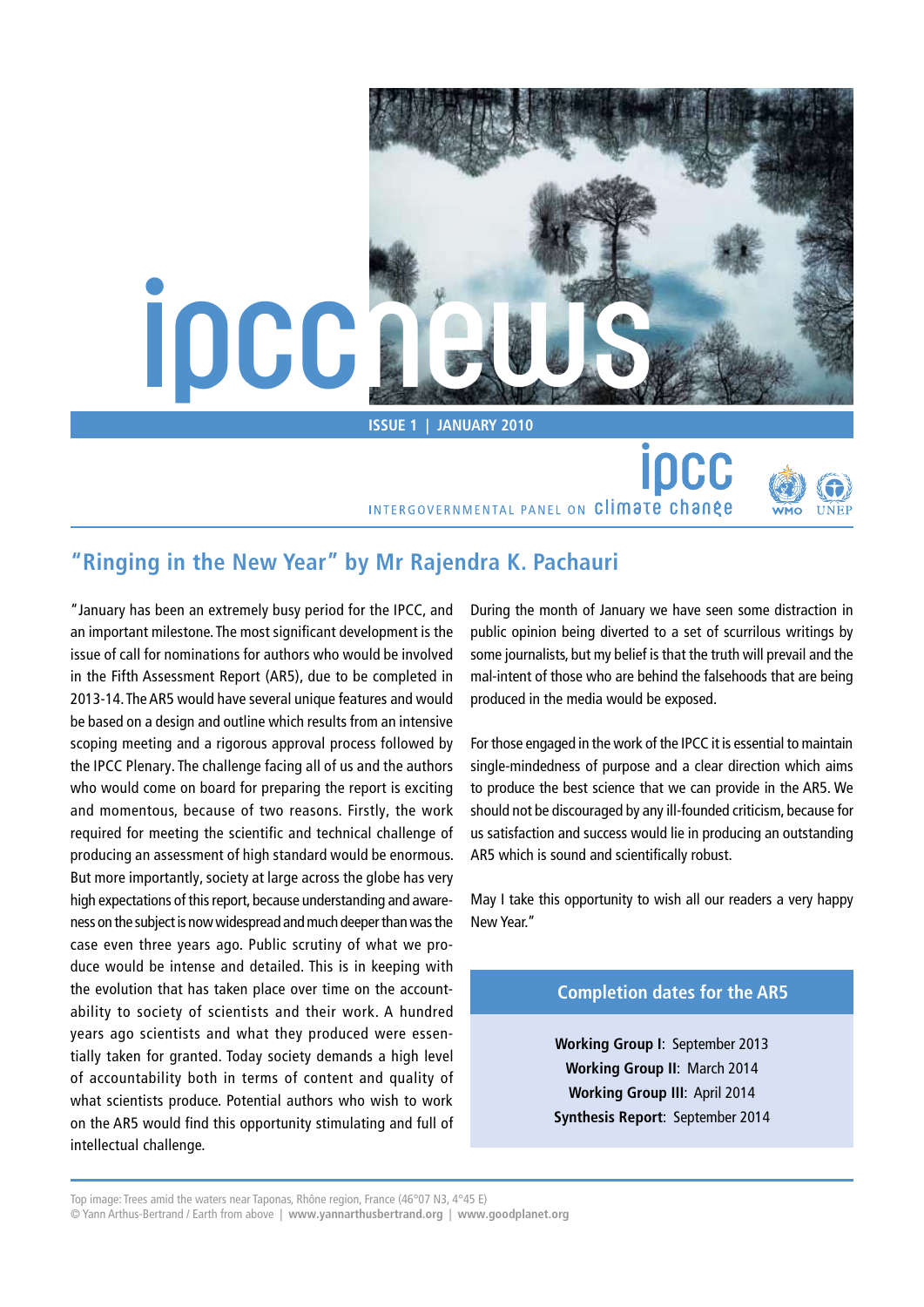# **Moving towards the IPCC's 5th Assessment Report**

## **The AR5 journey has begun**

The outlines of the Working Groups' contributions to the AR5 - WG I, WG II, and WG III - were agreed at the 31st Session of the IPCC held in Bali, Indonesia, 26-29 October 2009. The nomination period has opened for experts who will prepare the Fifth Assessment Report as Coordinating Lead Authors, Lead Authors and Review Editors. The writing process will start in the second half of the year for Working Group I with their First Lead Authors Meeting (LA1) taking place 8-11 November 2010 in Kunming, China. Working Group II and Working Group III will begin work on their contributions in early 2011. A meeting to further develop the scope of the AR5 Synthesis Report is scheduled for 30 August – 1 September 2010 in Liege, Belgium.



Flooded houses Dromedary caravan in the dunes, near Nouakchott, Mauritania (18°09 N, 15°29 W) © Yann Arthus-Bertrand / Earth from above **[www.yannarthusbertrand.org](http://www.yannarthusbertrand.org)** | **[www.goodplanet.org](http://www.goodplanet.org)**

### **What will be new in the AR5?**

The socio-economic aspects of climate change will be given greater emphasis, with special attention given to the implications for human security and sustainable development as well as ethical aspects. New scenarios and models currently under development by the scientific community will be available for assessment in the AR5. Expanded regional detail and analysis will be featured in the AR5: the Working Group I report will include an Atlas of Global and Regional Climate projections as an Annex. The Working Group II contribution will consist of two parts: Part A covering Global and Sectoral Aspects, and Part B covering Regional Aspects. Part A will cover new sectors, including oceans, and new issues, including the costs of adaptation, livelihoods and poverty, and human security; it also will extend its coverage of adaptation, food security, water resources, and other issues. Working Group I will have dedicated chapters on sea level change, carbon cycle and climate phenomena such as monsoon and El Niño. Working Groups II and III will focus on risk management and options to avoid, prepare for, and effectively respond to the risks of climate change, including the assessment of global climate policy goals. Investment and finance issues will be addressed in an integrated manner in the Working Group III report.

To enhance cross working group consistency, nine cross cutting issues have been identified:

• Consistent Evaluation of Uncertainties and Risks, to serve as useful input for policymakers

- Costing and Economic Analysis, to develop common language and common fundamentals in all valuation efforts, including finance and investment
- Regional Aspects, based on a geographical approach as suggested in Part B of the WG II contribution
- Scenarios and their use in the AR5
- Water and the Earth System: changes, impacts and responses to answer the need for a water cycle theme in the AR5
- Carbon Cycle including Ocean Acidification, identified as a critical topic
- Ice Sheets and Sea Level Rise, with implications for vulnerability and adaptation in coastal zones and islands
- Mitigation, Adaptation and Sustainable Development; addressing the "human side" of the implications of climate change, including human security
- Issues related to Article 2 of the UNFCCC Convention on "… stabilization of greenhouse gas concentrations in the atmosphere at a level that would prevent dangerous anthropogenic interference with the climate system"

A number of expert meetings and workshops will be held to support the assessment process, including on cross cutting matters.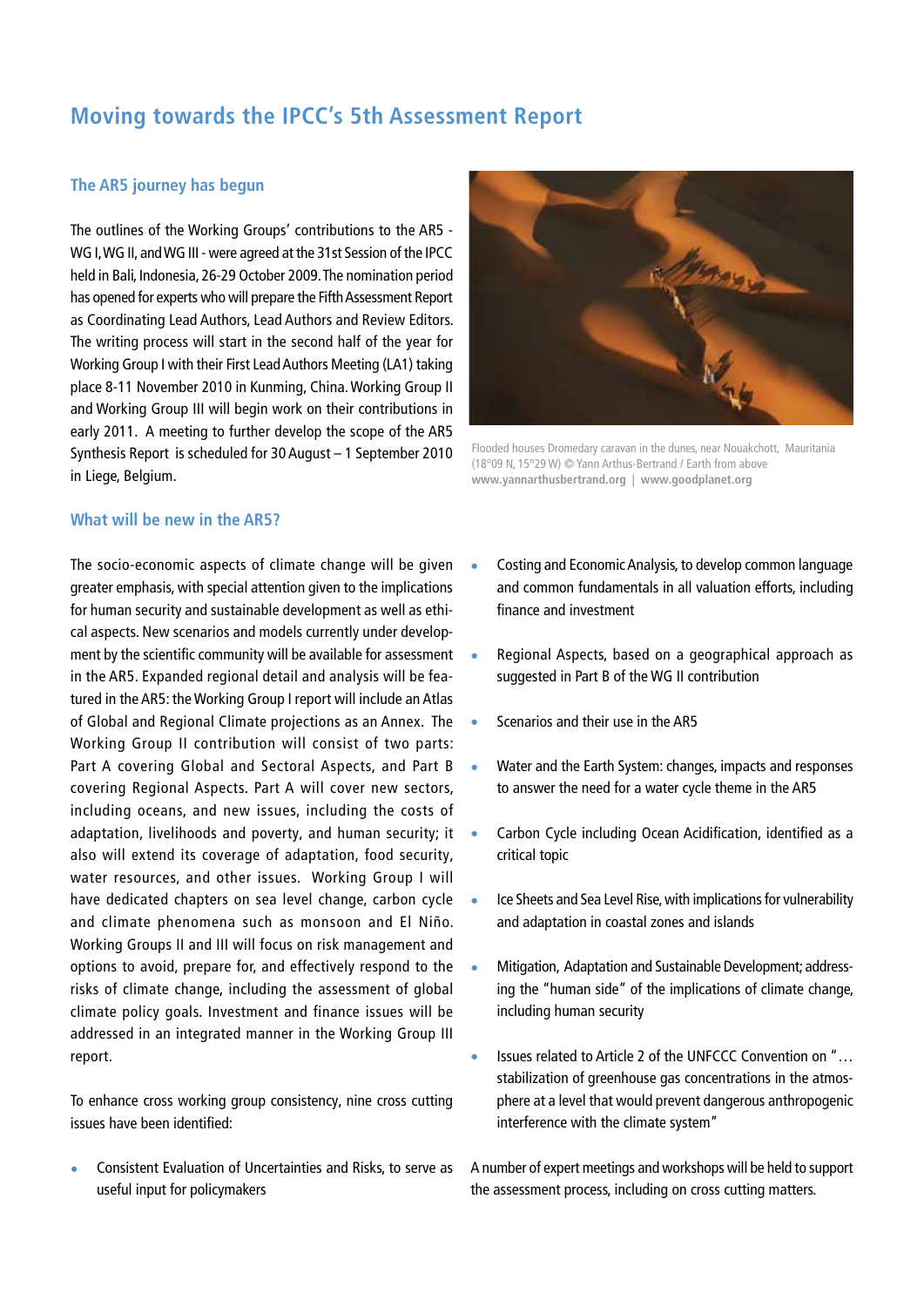## **Calendar of key scheduled AR5 expert meetings in 2010:**

| 25-27 January                      | Joint WG I / WG II – Expert Meeting on Assessing and Combining Multi-Model Climate<br>Projections - Boulder, Colorado, USA                                                                                             |
|------------------------------------|------------------------------------------------------------------------------------------------------------------------------------------------------------------------------------------------------------------------|
| 20-22 April                        | Joint WG II / WG III – Expert Meeting on Human Settlement, Water, Energy and Transport<br>Infrastructure - Mitigation and Adaptation Strategies - Calcutta, India                                                      |
| 17-19 May                          | Co-sponsored meeting organized by GEO and IPCC - GEOSS support for IPCC assessments -<br>A workshop on the data needs of the climate impacts, adaptation and vulnerability research<br>community - Geneva, Switzerland |
| 21-24 June                         | WG I – Workshop on Sea Level Rise and Ice Sheet Instabilities – Kuala Lumpur, Malaysia                                                                                                                                 |
| <b>July</b><br>(exact date TBC)    | IPCC Cross-Working Group Meeting on Consistent Evaluation of Uncertainties and Risks –<br><b>Location TBD</b>                                                                                                          |
| <b>October</b><br>(exact date TBC) | Joint WG II / WG III - Expert Meeting on Socioeconomic Scenarios for Climate Change Impact<br>and Response Assessments - Location TBD                                                                                  |
| Date TBC                           | IPCC Cross-Working Group Meeting on Article 2 – Location TBD                                                                                                                                                           |
|                                    | For all scheduled expert meetings supporting the AR5 process, see:<br>http://www.ipcc.ch/calendar_of_meetings/calendar_of_meetings.htm                                                                                 |
|                                    | TBC - To be confirmed TBD - To be decided                                                                                                                                                                              |
|                                    |                                                                                                                                                                                                                        |

# **Who will be the authors of the next IPCC Assessment report? The call for nominations is now out!**

In the best tradition of comprehensiveness, objectivity, openness and transparency, the IPCC will make all efforts to ensure its assessments rely on the widest possible expertise for all disciplines and from all regions of the world. The Lead Authors' teams for the IPCC Fifth Assessment Report (AR5) shall reflect a range of views and expertise, and ensure appropriate representation of experts from developing and developed countries and countries with economies in transition.

The Bureaux of Working Group I, II and III will guide this process and identify experts for specific sections and chapters from the nominations received. The Bureaux may also assign more experts, known through their publications and works.

While governments provide the bulk of nominated authors and experts, everyone with scientific technical expertise can be considered under the IPCC's nomination process. A number of observer organizations to the IPCC have scientific technical programs with specialists in the climate change field. They are of course invited to participate in the writing and review process for the IPCC's Fifth Assessment Report. Otherwise, many of the IPCC Member countries have appointed a designated Focal Point (FP) which is the liaison among

## **Call for Nominations for AR5 authors**

### **15 January - 12 March 2010**

#### **Governments and organizations:**

We encourage your nominations for the best experts in all relevant fields!

#### **Scientists and experts:**

Want to contribute to the AR5? Approach the FP/institution of your country to be included in the list.

the government, the national scientific community and the IPCC. Focal Points have a key role in the nomination process. Their function is to prepare and update the list of national experts, which is required to implement the IPCC work programme, and to submit the list of nominees to the IPCC Secretariat.

The nomination process for the IPCC's Fifth Assessment Report has just started. Governments and participating organizations, including all UN organizations, are asked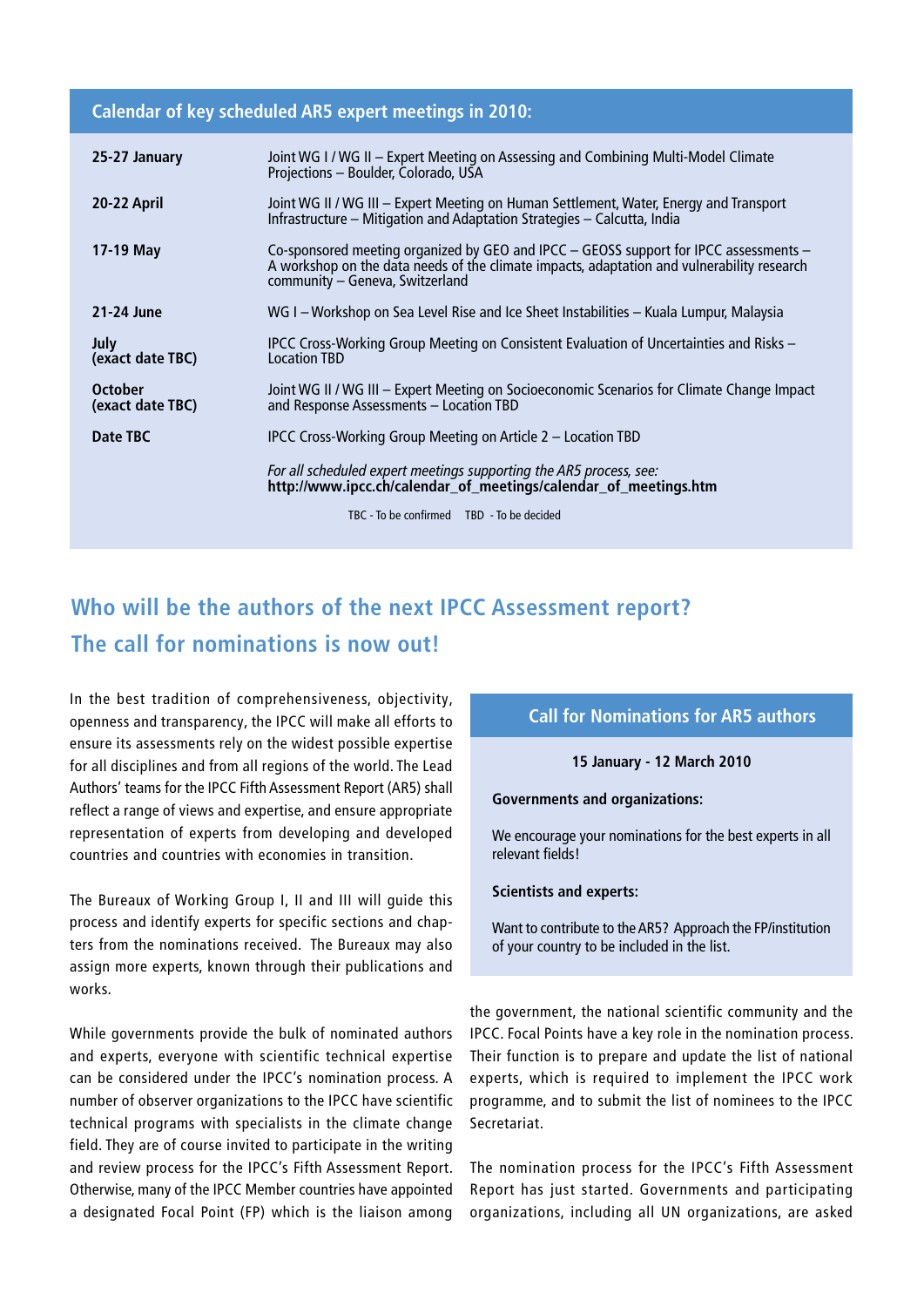to nominate experts who can serve as authors and Review Editors for the three Working Groups' contributions to the AR5. FPs can learn more about the nomination process for potential Coordinating Lead Authors, Lead Authors and Review Editors from the guidance document prepared by the Secretariat. It is available on the IPCC website at: [http://www.ipcc.ch/pdf/ar5/ar5-fp-guidance.pdf. T](http://www.ipcc.ch/pdf/ar5/ar5-fp-guidance.pdf)he selection of authors and Review Editors for the AR5 by the IPCC Bureaux will be completed by May 2010.

### **More information on the AR5:**

- AR5 schedule, outlines and relevant guidance documents and further information on the nomination process  **[www.ipcc.ch/activities/activities.htm#1](http://www.ipcc.ch/activities/activities.htm#1)**
- AR5 Nominations portal  **[www.ipcc.ch/activities/activitiesar5nomination.htm](http://www.ipcc.ch/activities/activitiesar5nomination.htm)**

# **IPCC Special Report - Managing the Risks of Extreme Events and Disasters to Advance Climate Change Adaptation**

The IPCC has begun the assessment of how climate change affects the threat of disasters resulting from extreme weather and climate events, and how nations can better manage the expected change in the frequency of occurrence and intensity of severe weather patterns. It will be the first global scientific effort examining the linkages between disaster risk reduction and adaptation to climate change.

This Special Report, referred to as "SREX", is the result of a proposal initiated by the UN International Strategy for Disaster Reduction and advanced by the government of Norway. The SREX is currently under preparation (see approved outline) under the leadership of WG II and with the participation of WG I. The Report will be completed towards the end of 2011.

More than 90 Lead Authors were notified of their appointments in September 2009. The First Lead Authors Meeting was held in Panama City, Panama, 9-12 November 2009. The second will be held 22-25 March 2010 in Hanoi, Vietnam, and the third in Geneva, Switzerland, 25-28 October 2010. In addition to the LA meetings, a workshop on the Asian Region ([http://](http://www.adpc.net/IPCC/index.htm) [www.adpc.net/IPCC/index.htm\), co](http://www.adpc.net/IPCC/index.htm)-sponsored with the Asian Disaster Preparedness Center, was held 7-8 January 2010 in Bangkok, Thailand. An Expert Meeting on the SREX Case Studies may also be held.

A Fourth Lead Authors Meeting and the session to accept the report and approve its Summary for Policymakers will occur in 2011.



Flooded houses south of Dhaka, Bangladesh (23°41 N, 90°25 W) © Yann Arthus-Bertrand / Earth from above **[www.yannarthusbertrand.org](http://www.yannarthusbertrand.org) [www.goodplanet.org](http://www.goodplanet.org)**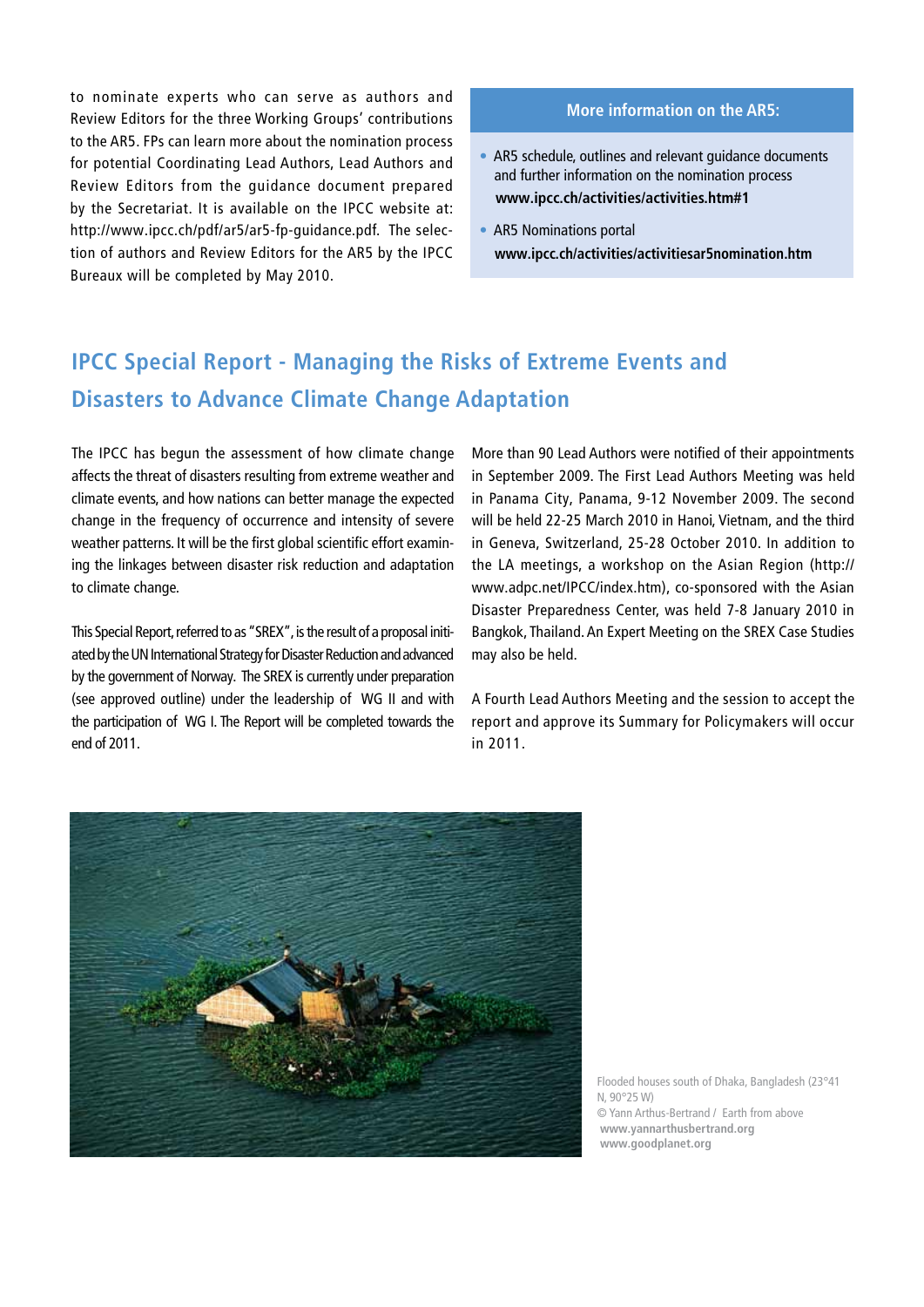# **IPCC Special Report - Renewable Energy Sources and Climate Change Mitigation**

The Special Report on Renewable Energy Sources and Climate Change Mitigation (SRREN) is being prepared under the leadership of Working Group III of the IPCC.

In 2009, Working Group III hosted the first and second Lead Authors' meetings within the context of the SRREN, as well as an Expert Meeting focused on the coherency between model assumptions and technological knowledge. The First Order Draft (FOD) was sent out for expert review in December, 2009. The Expert Review period will end on 8 February 2010. During this round of review, external expert reviewers from across the globe will comment on the draft. Their comments will be considered by the authors in the Third Lead Author Meeting (LA3), scheduled 2-5 March 2010 in Oxford, UK.

The Second-Order Draft (SOD) will be prepared following LA3, and will be sent out for Expert and Government review on 18 June 2010. At this time, experts and governments of all IPCC member countries will be invited to comment on the SOD until 16 August 2010. The comments from this round of review will be considered at the Fourth Lead Author Meeting (LA4)

scheduled 21-24 September 2010 in Mexico. The full report and the draft of its Summary for Policymakers (SPM) will be sent out for final Government distribution on 26 November 2010. This commenting period will end on 24 January 2011. After final consideration of government comments on the SPM, the full report will be accepted and its SPM approved in a Plenary Session scheduled to be held in Abu Dhabi, UAE in February, 2011.

In addition to the aforementioned Lead Authors' meetings, two Expert Meetings are planned within the SRREN-Process in the course of 2010:

- IPCC SRREN Expert Review Meeting, Washington, D.C., USA (1-2 February)
- IPCC Expert Meeting on Scenarios (28 February 1 March)

For further information, please see the IPCC Working Group III webpages ([http://www.ipcc-wg3.de/meetings and](http://www.ipcc-wg3.de/meetings)  [http://w](http://www.ipcc-wg3.de/meetingsand)[ww.ipcc-wg3.de/publications/special-reports\).](http://www.ipcc-wg3.de/publications/special-reports)



Middelgrunden offshore wind farm, near Copenhagen, Denmark (55°40 N, 12°38 E) © Yann Arthus-Bertrand / Earth from above **[www.yannarthusbertrand.org](http://www.yannarthusbertrand.org)** | **[www.goodplanet.org](http://www.goodplanet.org)**